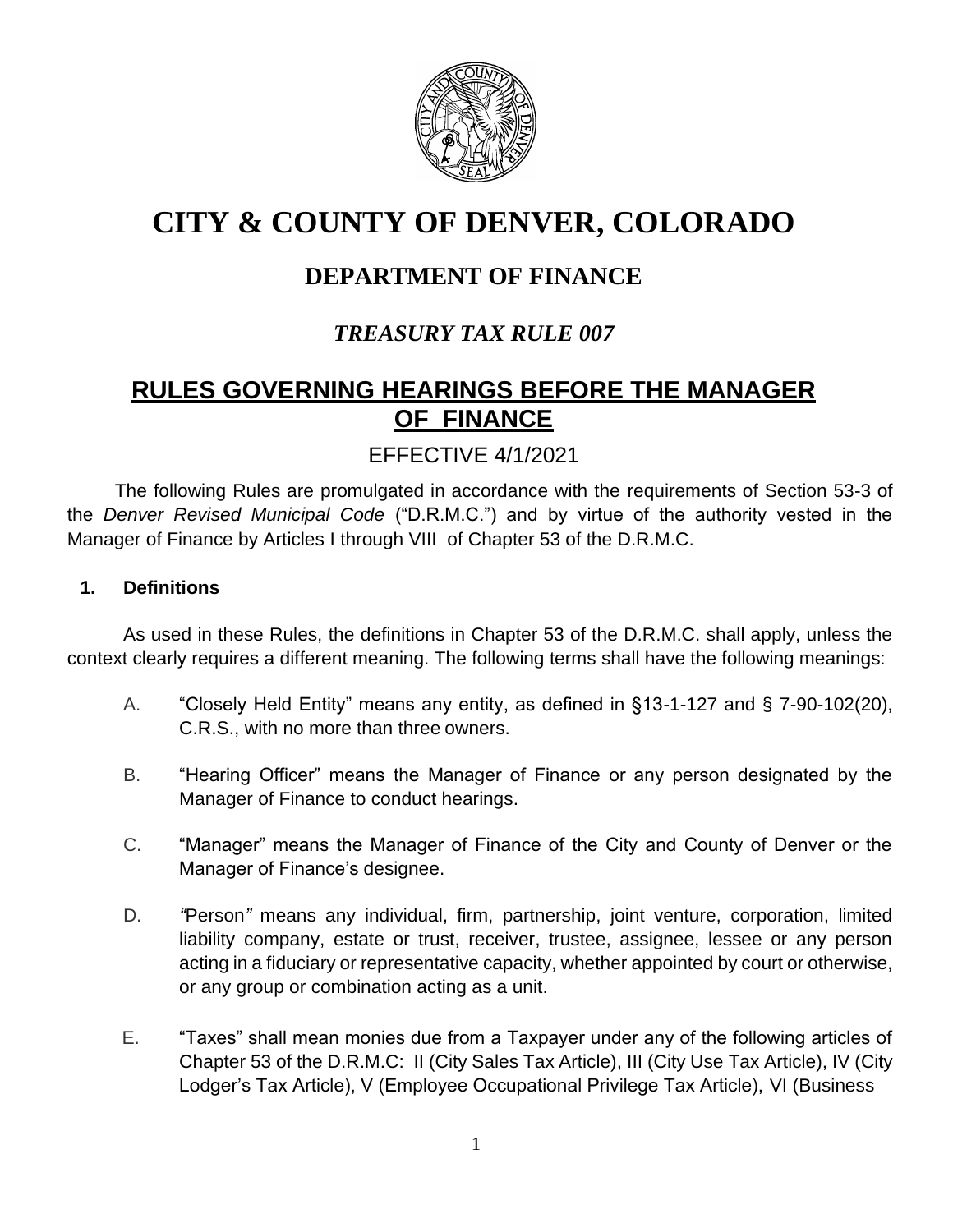Occupational Privilege Tax Article), VII (Facilities Development Admission Tax Article) and VIII (Telecommunications Business Tax Article), except where the context is limited to sales and use taxes.

F. "Taxpayer" means any person obligated to collect and/or pay tax under the terms of Chapter 53 of the D.R.M.C.

# **2. Form of Petitions**

Petitions filed with the Manager shall be in writing, shall be clearly designated as a petition, and shall contain the following information:

- A. The amount and type of tax involved and the time during whichit accrued.
- B. The date of the assessment or the date of the decision to deny or reduce a claim for refund of taxes paid.
- C. A plain, concise statement of all claims asserted by the Taxpayer as the basis of the petition.
- D. A plain, concise statement of all facts asserted by the Taxpayer in support of each claim.
- E. A plain, concise statement of all points of law relied on by the Taxpayer in support of each claim, citing pertinent statutes, ordinances, regulations, cases and other authority.
- F. The name, mailing address, telephone number, and e-mail address for the Taxpayer; the Taxpayer's agent; and the Taxpayer's attorney.
- G. A signed statement or attestation by the person filing the petition that the information contained in the petition is true and correct based upon the information and belief of that person.

Compliance with the above requirements is mandatory, and in the event of noncompliance, the Manager may impose any appropriate sanction, including, but not limited to, issuing orders for more definite statement or dismissing the petition.

# **3. Time for Filing Petitions**

Petitions shall be filed with the Manager within thirty (30) days from the date of the assessment or the date of the decision to deny or reduce a refund claim. Neither the Manager nor the Manager's employees or agents, including the Hearing Officer, is empowered to extend the deadline for filing a petition.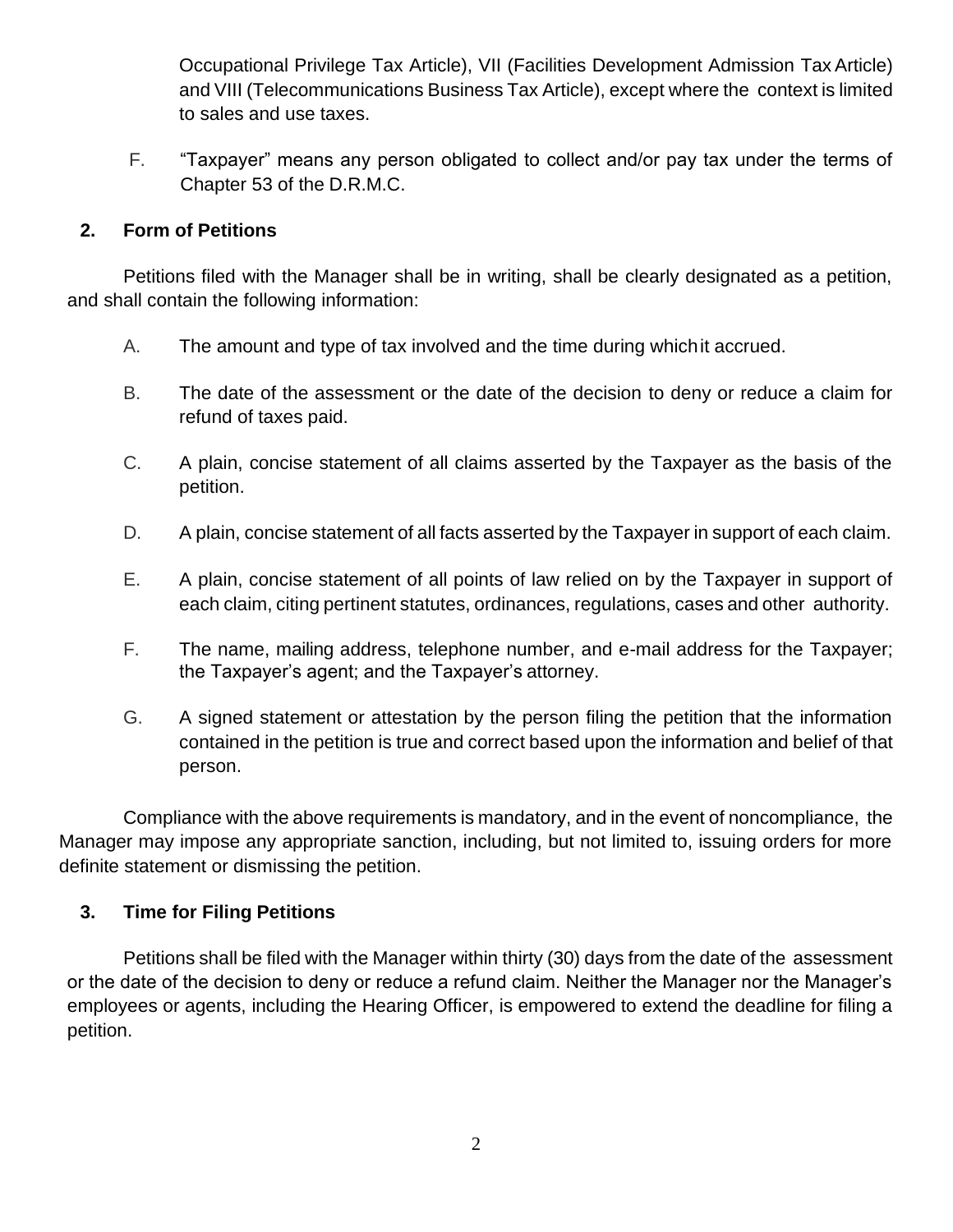# **4. Methods for Filing Petitions**

Petitions may be filed with the Manager by hand-delivery at the physical location designated by the Manager; by e-mail using the e-mail address designated by the Manager; or by mail at the general mailing address designated by the Manager.

# **5. Filings**

- A. All filings must be received by the Manager during normal business hours, 8:00 a.m. to 5:00 p.m. Mountain Time, Monday through Friday. Any filings received after normal business hours shall be deemed to be filed as of 8:00 a.m. Mountain Time, the following business day. If the due date falls on a Saturday, Sunday, legal holiday, or any other day the City is lawfully closed, the due date shall be extended to 5:00 p.m. Mountain Time, on the next business day.
- B. Filings made by United States Mail shall be deemed to be filed on the date of the postmark stamped on the envelope in which the document was mailed.

# **6. Service and Proof of Service of Documents**

- A. All pleadings, motions, briefs, or documents filed with the Manager shall be served upon every party in the case. The filing party may serve the opposing party by e-mail, mail, or hand-delivery to the party's last known address, or if represented, to their attorney's last known address.
- B. All filings with the Manager shall include a certificate of service.
- C. A certificate of service shall create rebuttable presumption of the matter served.

# **7. Documents Must Be Legible**

All petitions, pleadings, motions, briefs, and other documents filed with the Manager shall be legible and if Manager determines that they are not legible, the Manager may refuse to accept the filing. If the Manager refuses to accept the filing, the Manager shall promptly notify the Taxpayer of such refusal and the reasons therefore. Neither the Manager nor any of the Manager's employees or agents, including the Hearing Officer, is empowered to extend the deadline for the filing which has been refused.

#### **8. Representation Before the Manager**

- A. A Taxpayer that is a natural person may appear at the hearing on his or her own behalf or be represented by an attorney admitted to practice law in any of the United States.
- B. A Taxpayer that is not a natural person **must** be represented at the hearing by an attorney admitted to practice in any of the United States **unless** it is a Closely Held Entity.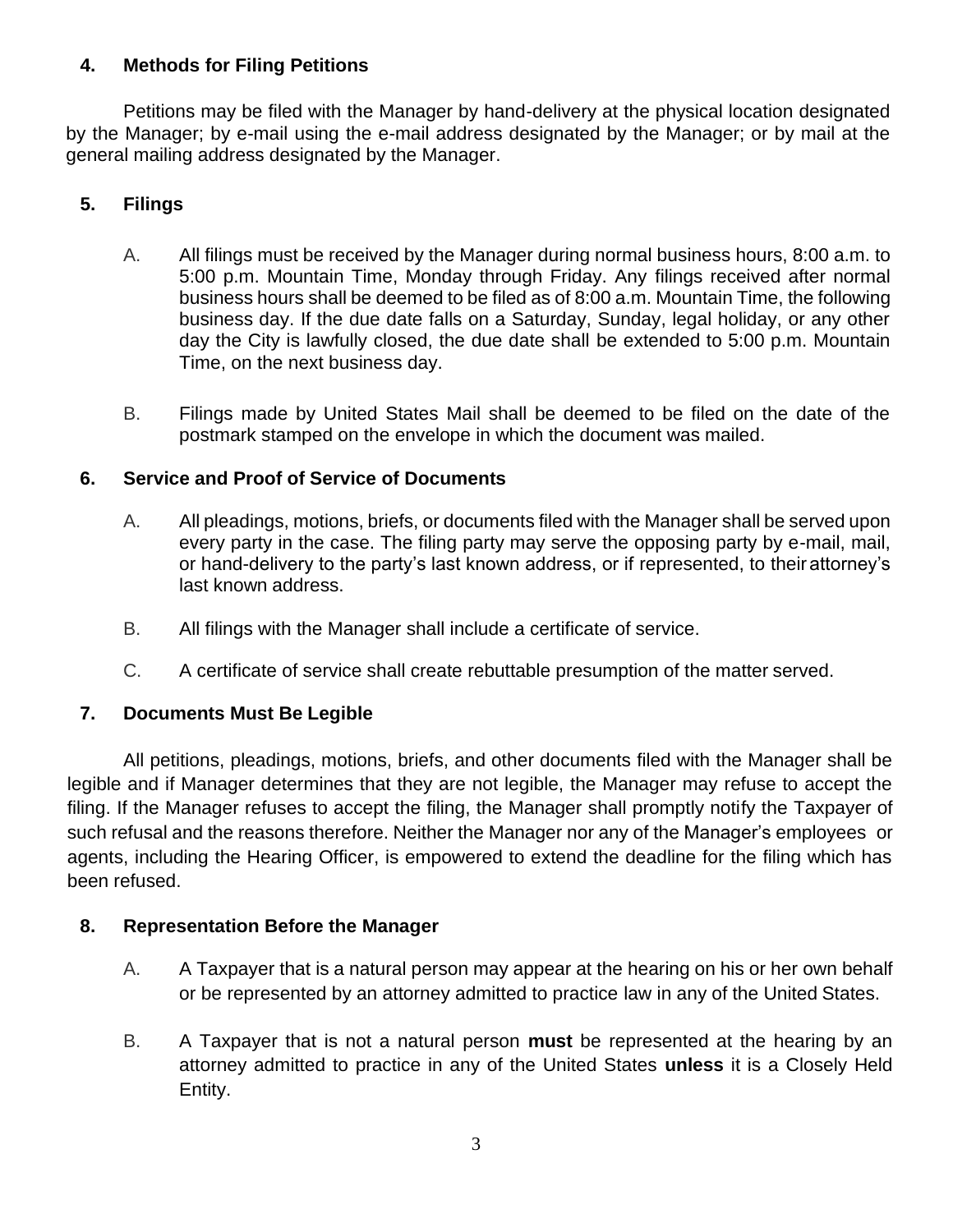C. A Closely Held Entity may be represented at the hearing by an officer of the Closely Held Entity, if: (1) the amount at issue before the Manager does not exceed ten thousand dollars (\$10,000.00), exclusive of costs, interest, or penalties; and (2) the officer provides the Manager, at or prior to the hearing, with evidence satisfactory to the Manager of the authority of the officer to appear on behalf of the Closely Held Entity in all matters within the jurisdiction of the Manager.

# **9. Hearing Officers**

- A. Unless the Manager orders otherwise, all matters submitted to the Manager for review shall be referred to a Hearing Officer.
- B. Upon being assigned a petition, the Hearing Officer shall have the sole responsibility for making a final determination regarding the petition. The Hearing Officer shall be charged with performing all functions necessary and incidental to making the final determination, including, but not limited to: administering oaths; taking testimony; hearing arguments; ruling on motions, including motions for discovery; ruling on objections; and issuing subpoenas The Hearing Officer shall generally conduct the hearing as a quasi-judicial proceeding in conformance with the procedures and time limits set forth in the particular tax ordinance involved.
- C. The Hearing Officer may, in its discretion, require the parties to furnish such additional information as the Hearing Officer determines necessary to frame the issues prior to the hearing, such as stipulated and disputed facts; lists of exhibits; lists of witnesses; and law relied upon. No *ex parte* communications with the Hearing Officer shall take place except in accordance with accepted practice in Colorado courts of general jurisdiction.

# **10. Motions**

Written motions involving a contested issue of law shall be accompanied by a statement of supporting legal authority. The responding party shall have seven (7) days, or such other time as the Hearing Officer may allow, in which to file a response.

# **11. Dismissal of Petition**

Whenever it appears that a matter pending before the Manager involves a question over which the Manager does not have jurisdiction, the matter may be dismissed on the Manager's own motion or on a motion of any party.

# **12. Hearing Location and Notice of Hearing**

A. All hearings shall be conducted at the Wellington E. Webb Building (201 West Colfax Avenue, Denver, Colorado), unless the Hearing Officer orders otherwise. In addition, hearings may be conducted by telephone, video, or other means of communication.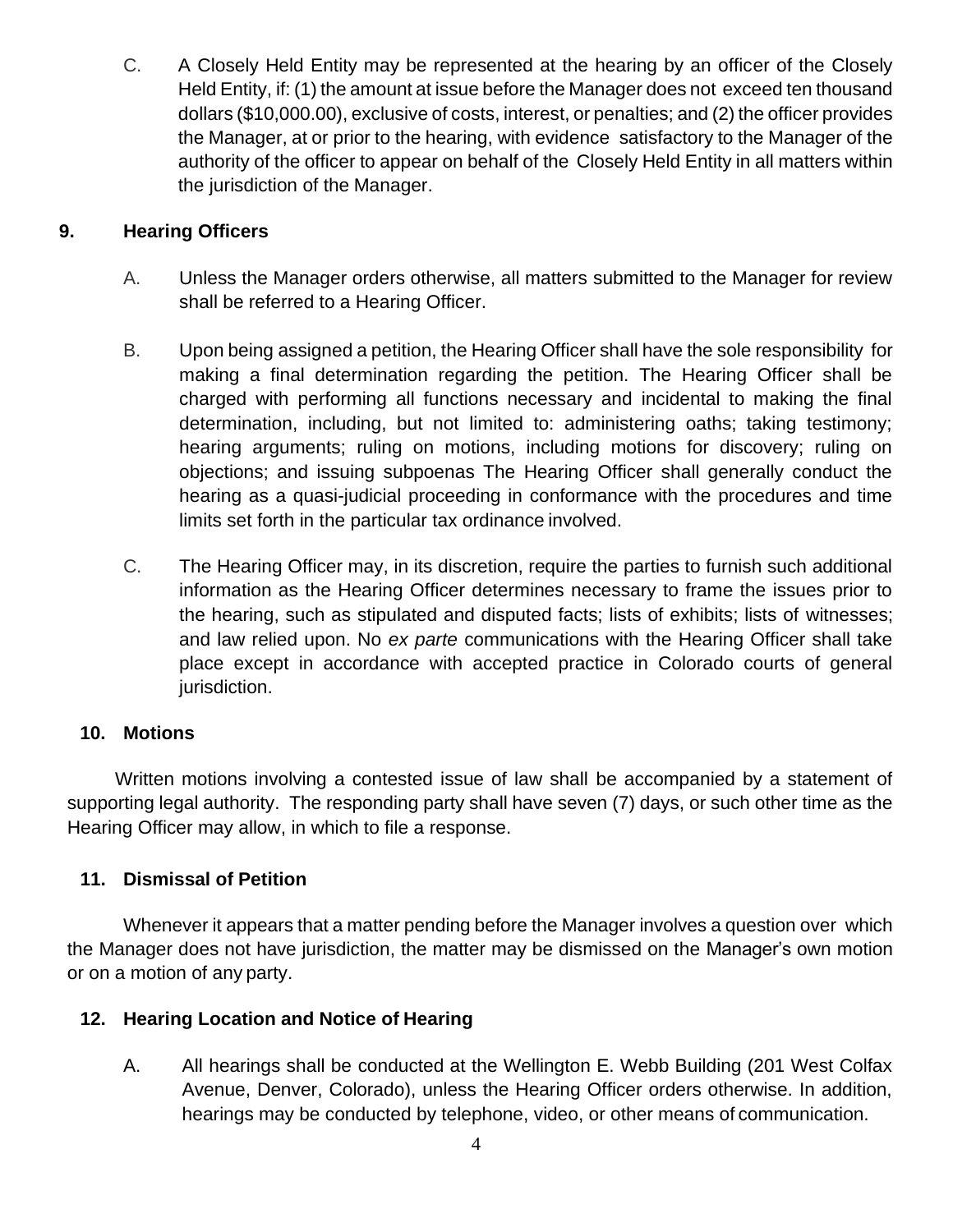B. The Hearing Officer shall notify the Taxpayer, the City Attorney's Office, and the Tax Compliance Section in writing of the time and place and/or manner fixed for the hearing, at least twenty (20) calendar days prior to the hearing.

### **13. Requests to Continue Hearing**

All requests to continue a hearing shall be for good cause, in writing, and received by the Hearing Officer not less than ten (10) days prior to the date scheduled for the hearing.

#### **14. Exchange of Documentary Evidence**

- A. Unless the Hearing Officer orders otherwise, all parties shall file with the Hearing Officer a witness list and copies of all exhibits to be used at the hearing at least seven (7) days prior to the date scheduled for the hearing. All exhibits shall be paginated. The Taxpayer's exhibits shall be identified by letters. The City's exhibits shall be identified by numbers.
- B. The Hearing Officer will not accept any information (testimony or exhibits) not filed by the due date listed in Rule 14.A, except as the interests of justice and fairness dictate in the Hearing Officer's discretion.

#### **15. Order of Proceedings at Hearing**

The order of proceedings in hearings shall be as follows:

- a. Docket call by the Hearing Officer.
- b. Opening statement by the Taxpayer followed by an opening statement by the City, unless waived by either party or reserved by City until the opening of the City's case.
- c. The City may be represented either by an employee of the Tax Compliance Section or the City Attorney's Office.
- d. Presentation of evidence by the Taxpayer, allowing cross-examination by the City.
- e. Presentation of evidence by the City, allowing cross-examination by the Taxpayer.
- f. The Hearing Officer may at any time ask questions of anywitness.
- g. Rebuttal and surrebuttal evidence, if any.
- h. Closing argument by the Taxpayer followed by closing argument from the City with the opportunity to reply by the Taxpayer. Either party may elect to submit written briefs in addition to or in lieu of closing argument. If either party elects to submit a written brief,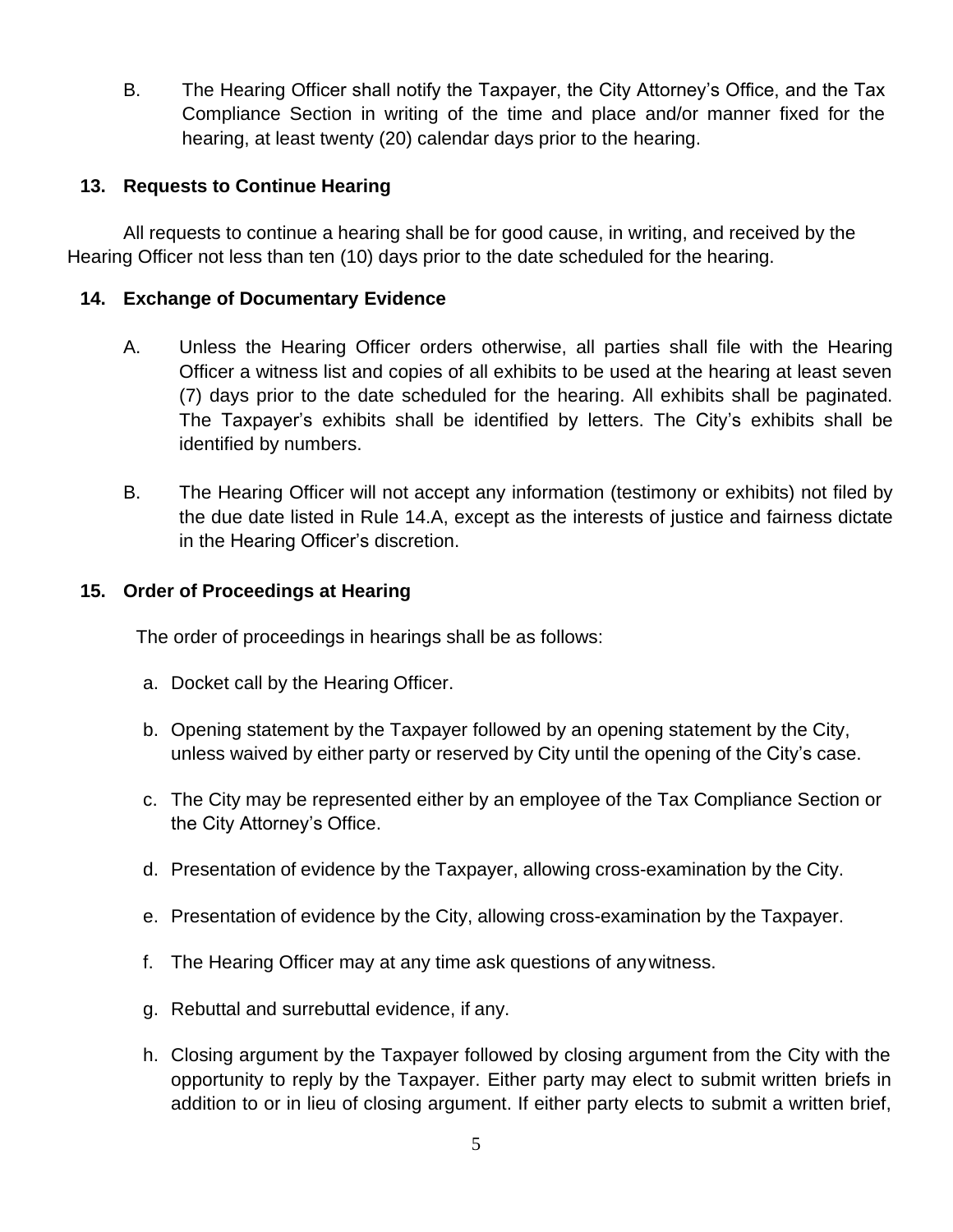then the other party shall be permitted to file an answer brief. The schedule for filing such briefs shall be set by the Hearing Officer.

# **16. Formal Rules of Procedure and Evidence Not Applicable**

The conduct of the hearing and the admission of evidence shall generally be in accordance with these rules without regard to whether they conform to common-law or statutory rules of procedure or evidence or other technical rules and provided that the rules of evidence, to the extent applicable, shall conform generally with those in civil, non-jury cases in the District Court for the State of Colorado. The admissibility of evidence shall be encouraged, however, and the Hearing Officer shall be guided in receiving evidence by the provisions of the State Administrative Procedure Act.

# **17. Burden of Proof**

In all matters, the Taxpayer shall have the burden of proof to show by a preponderance of the evidence the correctness of the position of the Taxpayer.

# **18. Testimony Under Oath**

All testimony shall be given under oath administered by the Hearing Officer.

# **19. Copies**

Properly authenticated copies may be admitted into evidence or substituted in evidence in place of original documents.

# **20. Hearing Shall Be Recorded**

All hearings shall be recorded in any manner permitted by law, including but not limited to, a certified court reporter or by electronic means. A transcript need not be made unless requested by a party. Transcripts of such record shall be made at the expense of the party requestingthe transcript. The non-requesting party shall pay the copy fee if a copy is requested.

# **21. Rule Specific to Petitions Involving Sales Tax and Use Tax**

Rule 21 is applicable solely to petitions challenging an assessment or a decision to deny or reduce a refund claim of the taxes imposed by Article II (City Sales Tax Article) of Chapter 53 of the D.R.M.C. or Article III (City Use Tax Article) of Chapter 53 of the D.R.M.C.

A. A hearing, if any, shall be held and a final order or decision issued within one hundred eighty (180) days from the date a petition is received by the Manager, unless the Taxpayer and the Manager agree in writing: (1) that the hearing shall be held and a final order or decision issued within such further agreed time or (2) that no hearing shall be held before the Manager, in which case, the Taxpayer may pursue further review in accordance with D.R.M.C. § 53-25.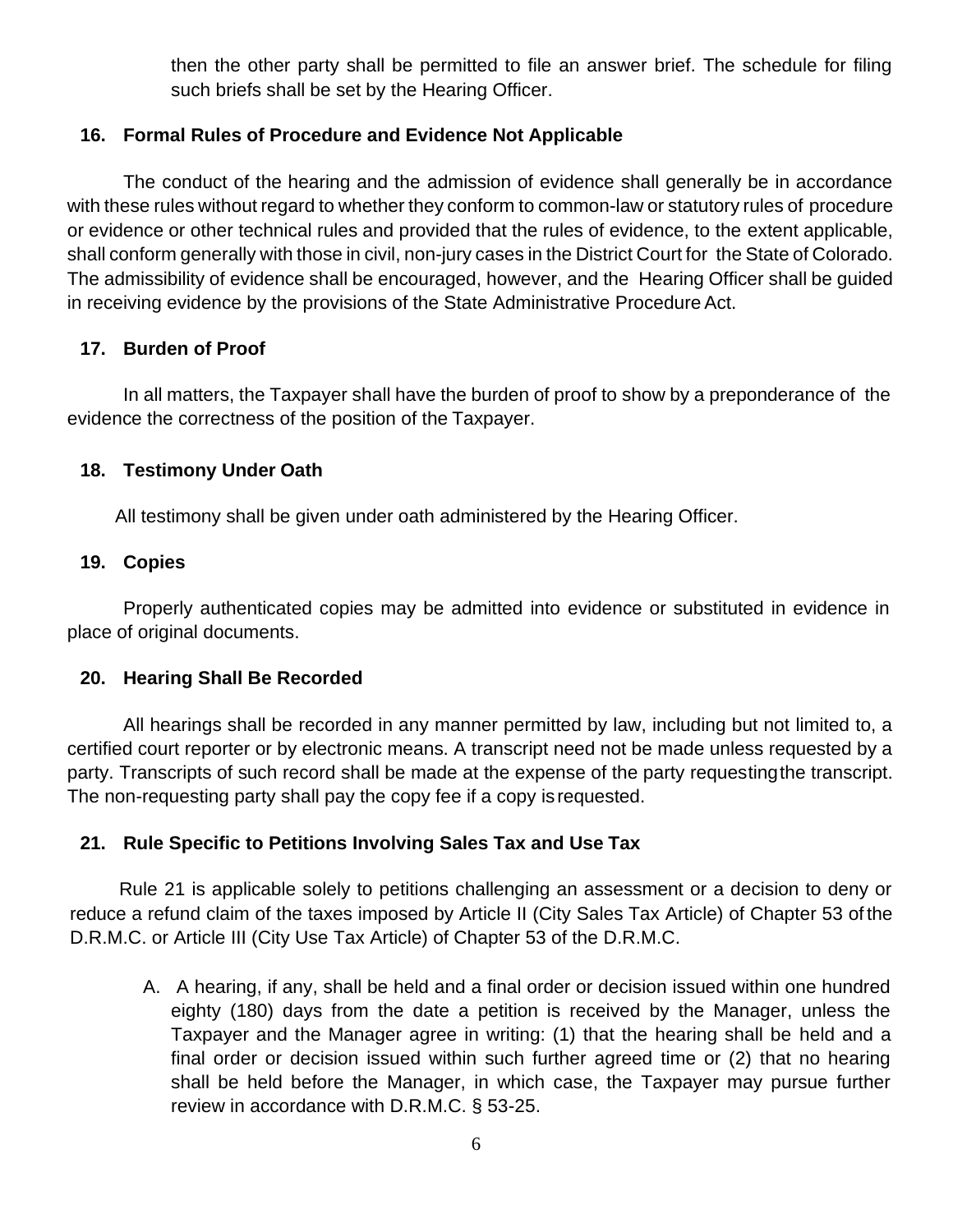- B. If none of the events described in Rule 21.A. has occurred, the Manager may notify the Taxpayer in writing that the Manager does not intend to conduct a hearing, in which case, the Taxpayer may pursue further review in accordance with D.R.M.C. § 53-25.
- C. If none of the events described in Rule 21.A. or 21.B. has occurred, the Taxpayer may pursue further review in accordance with D.R.M.C. § 53-25 any time after one hundred eighty (180) days or such further agreed time has passed.

### **22. Rule Specific to Petitions Involving Emergency Telephone Charges**

- A. Treasury Tax Rule 007 Rules Governing Hearings before the Manager of Finance shall be the rules used in hearings involving challenges to assessments of Emergency Telephone Charges imposed by Article II, Chapter 16 of the D.R.M.C., with the following modifications:
	- 1. The term "Taxes" used in Treasury Tax Rule 007 shall be read as "Emergency Telephone Charge," as that term is used in Article III, Chapter 16 of the D.R.M.C. and
	- 2. The term "Taxpayer" used in Treasury Tax Rule 007 shall be read as "Service Supplier," as that term is used in Article III, Chapter 16 of the D.R.M.C.
- B. The Service Supplier may pursue further review of the Manager's final order or decision in accordance with Article III of Chapter 16 of the D.R.M.C.

#### **23. Failure to Attend Hearing**

Absent good cause, if a Taxpayer fails to attend a hearing, the Hearing Officer shall dismiss the Taxpayer's petition, award costs and such other relief as the Hearing Officer finds appropriate. The award of costs shall be collected in the same manner as the tax, penalty, and interest at issue in the case.

#### **24. Severability of Rules**

In the event that any provision of these rules or the application thereof to any person or circumstances is held invalid, such invalidity shall not affect any other provision or application, and to this end, the various provisions of these rules are declared to be, and are, severable.

#### **25. Rules Supersede Previously Issued Rules**

The above rules supersede any conflicting rules previously issued by the Manager governing hearings.